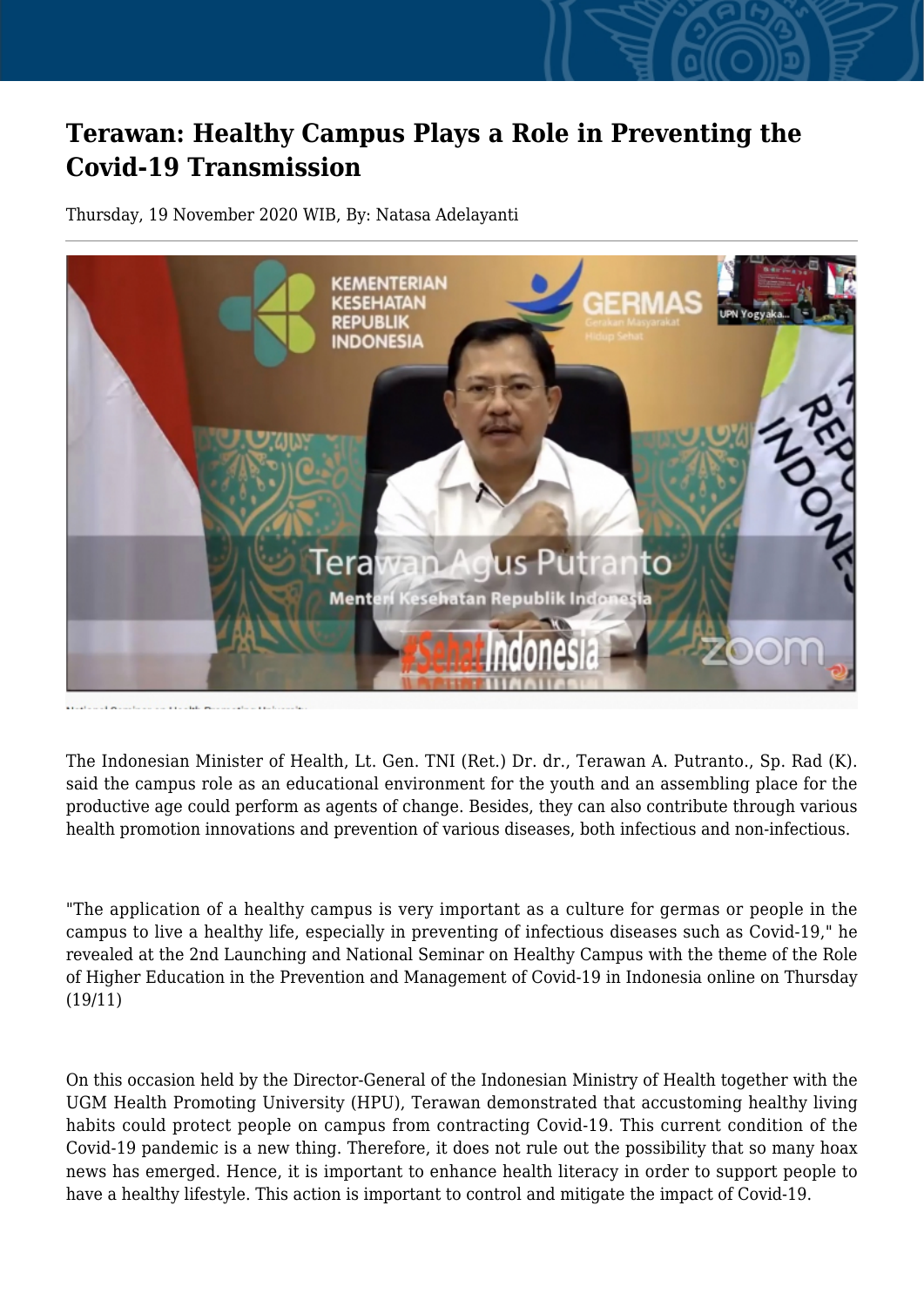"Hopefully, in the future, all educational institutions and colleges will be a healthy campus and wellprepared for Covid-19. This healthy campus declaration of a healthy campus aims to strengthen, motivate and encourage more to form a healthy campus as a combination of education and health promotion," he explained.

In that regard, Terawan also reminded the campus community to be obedient and disciplined in implementing health protocols during the Covid-19 pandemic.

"Don't be unconcerned, do the 3M, namely wearing a mask, washing your hands with soap in flowing water, and keeping your distance," he said.

Beforehand, the Director-General of Higher Education, Ministry of Education and Culture, Prof. Ir., Nizam, M.Sc., Ph.D., IPM, ASEAN., Eng., revealed that a healthy student is a pioneer to realize excellent Indonesian human resources. Meanwhile, building healthy students starts from a healthy campus.

"A campus that is healthy, physically, mentally, spiritually, and environmentally safe, and comfortable must be created to provide superior human resources in embracing the demographic bonus opportunities that bring an advanced Indonesia and a prosperous society," he explained.

Nizam also expressed his appreciation to the Ministry of Health for encouraging a healthy campus. He appreciated all campuses that actively engaged in movements to create healthy campuses.

He reckoned that a healthy campus would not only impact students and society. However, as agents of change, students are expected to be able to enhance the spirit of healthy living in the broader community, especially in the middle of the Covid-19 pandemic. Students can be considered role models in encouraging hygiene and healthy living habits and being disciplined in carrying out the Covid-19 health protocol.

"We must put clean and healthy living habits forward and foremost, especially in confronting the pandemic. Let's collectively create a healthy campus and healthy community," Nizam said.

There was a keynote speaker from the Deputy Executive Director of the ASEAN University Network-Health Promotion Network at this seminar, namely Asst. Prof. Dr. Vijj Kasemsup, MD., Ph.D. Besides, some UGM, IPD, and Hasanuddin University resource persons, and the Yogyakarta Health Ministry Poltekes attended this event. They once conveyed the good practices of HPU in their respective campuses. Besides, opportunities and challenges of realizing HPU were also the reasons